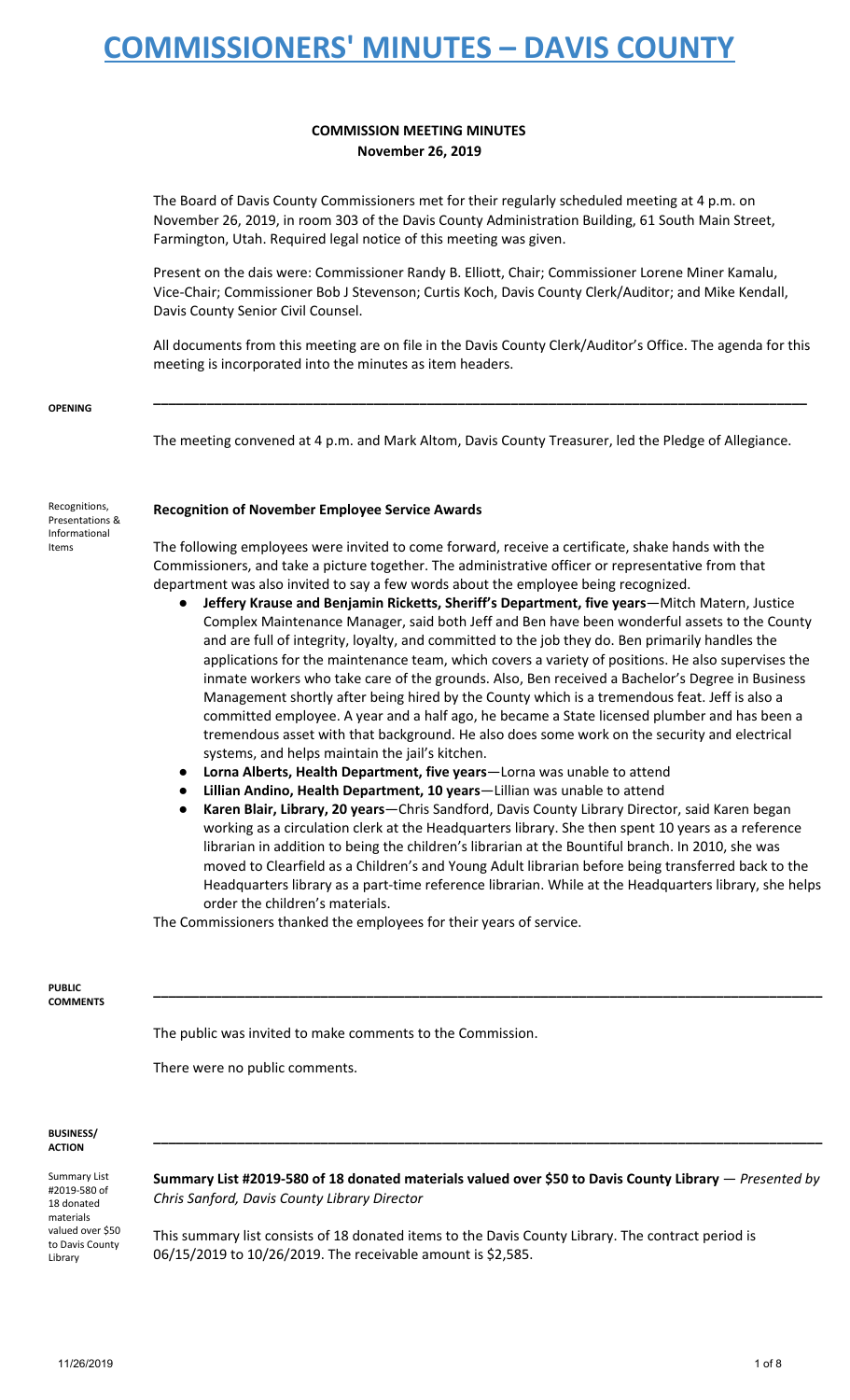Summary List #2019-581 of 16 various agreements under \$3,000 from August 21, 2019 through August 31, 2020 **Summary List #2019-581 of 16 various agreements under \$3,000 from August 21, 2019 through August 31, 2020** — *Presented by Chris Sanford, Davis County Library Director*

This summary list is of low-dollar contracts made with the Davis County Library. Almost all the contracts are related to a library event. Some of the other agreements include a renewal of the Morning Star Investment Service database and a renewal with Baker and Taylor, which is the library's ordering platform for materials. The contract period is 08/21/2019 to 08/31/2020. The payable amount is \$6,796.

Agreement #2019-582 with Gale Cengage Learning for Testing and Education Reference Center database

**Agreement #2019-582 with Gale Cengage Learning for Testing and Education Reference Center database** — *Presented by Chris Sanford, Davis County Library Director*

This agreement is a renewal of the library's database subscription with Gale Cengage Learning, which provides test preparation materials, practice tests, and help with building resumes. [The contract period is 10/21/2019 to 10/20/2020]. The payable amount is \$4,238.15.

Agreement #2019-583 with Recorded Books, Inc. for a license to use the Zinio digital magazine database

**Agreement #2019-583 with Recorded Books, Inc. for a license to use the Zinio digital magazine database** — *Presented by Chris Sanford, Davis County Library Director*

This agreement is for Zinio, the library's digital magazine database. Some of the cost goes towards maintaining it's website and mobile app, while the rest is for downloadable magazine content. Currently, the library offers 60 magazine titles for download. This database provides a wonderful service to those library patrons who would rather read an electronic magazine then to browse the physical collection. [The contract period is 11/01/2019 to 10/31/2020.] The payable amount is \$10,937.31.

> Motion to Approve: Com. Kamalu Seconded: Com. Stevenson All voted Aye

Bill of Sale #2019-584 from Davis County Sheriff's Search and Rescue for Sisu Nasu to Davis County

**Bill of Sale #2019-584 from Davis County Sheriff's Search and Rescue for Sisu Nasu all-terrain vehicle to Davis County** — *Presented by Chief Deputy Susan Poulsen, Davis County Sheriff's Office*

This bill of sale is for the County to take possession of the Sisu Nasu vehicle from the Sheriff's Search and Rescue. The contract begins 11/08/2019 and has no end date. The payable amount is \$10.

**Training** Reimbursement Agreement #2019-585 for Phillip Kayd Averett

**Training Reimbursement Agreement #2019-585 for Phillip Kayd Averett, Correctional Officer** — *Presented by Chief Deputy Susan Poulsen, Davis County Sheriff's Office*

This reimbursement agreement is for the basic training of Phillip Averett. The contract period is 11/26/2019 to 11/26/2021. The receivable amount is \$11,970.12.

Training Reimbursement Agreement #2019-586 for Cody Stoof

**Training Reimbursement Agreement #2019-586 for Cody Stoof, Paramedic** — *Presented by Chief Deputy Susan Poulsen, Davis County Sheriff's Office*

This reimbursement agreement is for the Peace Officer Standards and Training Division (POST) training of Cody Stoof. The contract period is 11/19/2019 to 11/26/2021. The receivable amount is \$11,970.12.

> Motion to Approve: Com. Stevenson Seconded: Com. Kamalu All voted Aye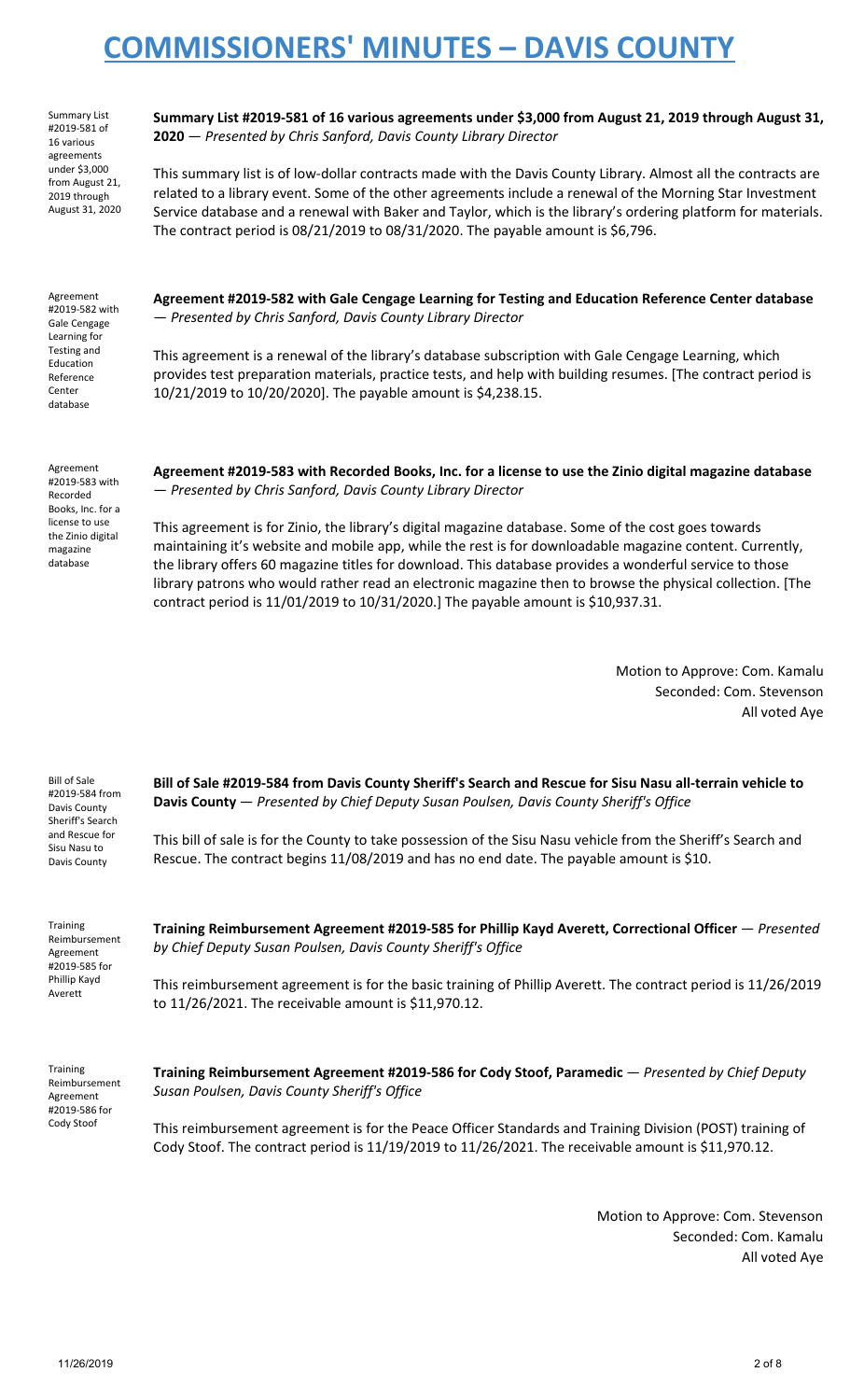Donation Agreement #2019-587 with Hansen Hounds for the donation of a Bloodhound puppy to Davis County Sheriff's Office for use on K-9 Squad

**Donation Agreement #2019-587 with Hansen Hounds for the donation of a Bloodhound puppy to Davis County Sheriff's Office for use on K-9 Squad** — *Presented by Chief Deputy Andy Oblad, Davis County Sheriff's Office*

This donation agreement with Hansen Hounds is for a bloodhound puppy for the County's K-9 squad. Hansen Hounds is a reputable bloodhound breeder who has provided puppies to other law enforcement agencies. The training of the puppy is a separate contract. [The contract period is 11/20/2019 to 12/31/2019. The receivable amount is a donation.]

Agreement #2019-588 with Hound 'Em Tracking LLC TO acquire bloodhound puppy and training for K-9 and handler

**Agreement #2019-588 with Hound 'Em Tracking LLC TO acquire bloodhound puppy and training for K-9 and handler** — *Presented by Chief Deputy Andy Oblad, Davis County Sheriff's Office*

Mike Serio, the trainer for Hound 'Em Tracking LLC, will be training the donated bloodhound puppy and the recently selected handler. Mike has been training bloodhounds for over 20 years and will come to the County a few hours a day, based on the handler's schedule, to train both the handler and puppy. The process should take a few months. It is the County's practice for the puppy to live with the handler. Also written into the contract is for the County to continue to use Mike to train bloodhounds and/or evaluate the Sheriff's K-9 program. It was clarified that the County uses bloodhounds to track people and the other patrol dogs to track explosives and drugs, in addition to other patrol duties. Having the bloodhounds will help the Sheriff's Office provide more versatile services. [The contract period is 12/02/2019 to 12/01/2020. The payable amount is \$10,000.]

> Motion to Approve: Com. Stevenson Seconded: Com. Kamalu All voted Aye

Agreement 2019-589 with USA Gymnastics for rental space for the state championship for trampoline and tumbling

**Agreement #2019-589 with USA Gymnastics for rental space for the state championship for trampoline and tumbling** — *Presented by Mike Moake, Davis County Marketing and Events Coordinator, Legacy Events Center*

This agreement is for the trampoline and tumbling State Championship competition. Last year, this event brought in about 3,200 people, with 60 percent of the attendees from outside of Davis County. The contract period is 03/18/2020 to 03/21/2020. The receivable amount is \$4,282.50.

> Motion to Approve: Com. Kamalu Seconded: Com. Stevenson All voted Aye

Summary List #2019-590 of 12 low-cost, low-risk agreements for space rental at the Legacy Events Center

**Summary List #2019-590 of 12 low-cost, low-risk agreements for space rental at the Legacy Events Center** — *Presented by Dave Hansen, Davis County Legacy Events Center Director*

This summary list includes dog clubs, Christmas and graduation parties, and the Winter Fair. The Commission asked when the dog park would be closing for the season. Dave said it will close on Monday [Dec. 3, 2019] and they will post the necessary notices to inform the public of the closure. The contract period is 11/07/2019 to 10/04/2020. The receivable amount is \$5,178.18.

> Motion to Approve: Com. Kamalu Seconded: Com. Stevenson All voted Aye

Amendment #2017-344-B to the Interlocal Agreement

**Amendment #2017-344-B to the Interlocal Cooperation Agreement with Salt Lake County for licensure renewal of Senior Services Enhance Fitness Program** — *Presented by Brian Hatch, Davis County Health Director*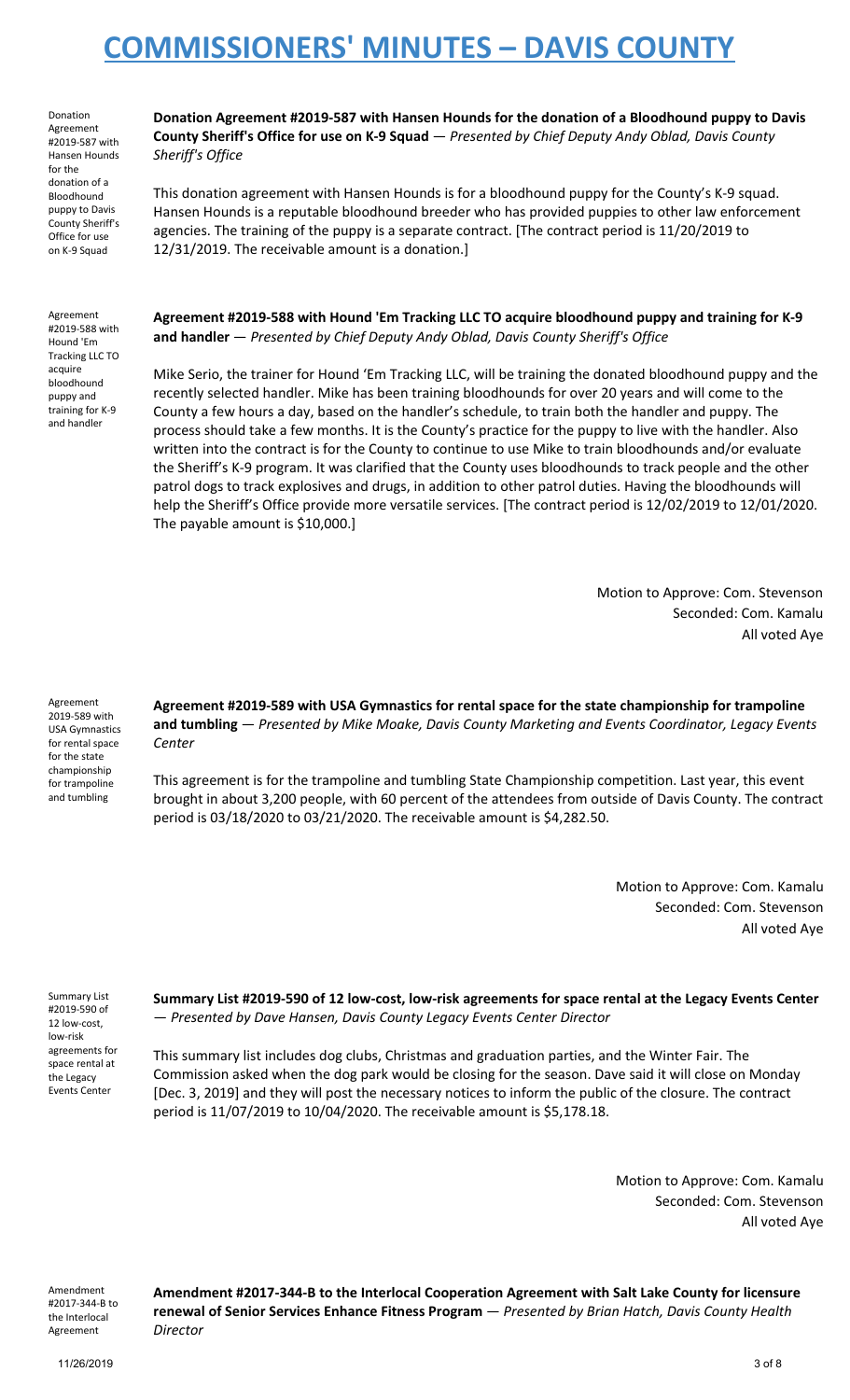with SL County for licensure

renewal This amendment is for Davis County to be a sub-licensee of Salt Lake County for the senior enhanced fitness program. The contract period is 07/05/2019 to 07/04/2020. The payable amount is \$532.50.

Agreement #2019-591 with Utah Highway Safety Office for funding to support the child passenger safety program

**Agreement #2019-591 with Utah Highway Safety Office for funding to support the child passenger safety program promoting safety restraint systems** — *Presented by Brian Hatch, Davis County Health Director*

This annual funding is for the car seat and seat belt checks that are conducted as part of the child passenger safety program. These funds are also used to purchase some car seats for those who qualify. The contract period is 10/01/2019 to 09/30/2020. The receivable amount is \$10,000.

Agreement #2019-592 with Utah Transit Authority for Section 5310 award for two vehicles for Senior Services

**Agreement #2019-592 with Utah Transit Authority for Section 5310 award for two vehicles for Senior Services** — *Presented by Brian Hatch, Davis County Health Director*

This agreement is to purchase a bus and a passenger van from the Utah Transit Authority. The application was submitted a few years ago and the County was finally notified of its status. Now the process to purchase the vehicles can begin. This agreement requires a matching amount from Davis County. The contract period is 04/17/2019 to 09/30/2021. The receivable amount is \$100,000, with a matching amount of \$25,000.

> Motion to Approve: Com. Kamalu Seconded: Com. Stevenson All voted Aye

Summary List #2019-593 of 10 RediWeb agreements

**Summary List #2019-593 of 10 RediWeb agreements** — *Presented by Mark Langston, Davis County Information Systems Director*

This summary list is of various agencies granted access to Davis County's RediWeb system. The contract period is 07/30/2019 to 10/30/2019. The agreements are neither payable nor receivable.

> Motion to Approve: Com. Kamalu Seconded: Com. Stevenson All voted Aye

Ratify Agreement #2019-594 with Loomis for cash-in-transit armored car services

**Ratify Agreement #2019-594 with Loomis for cash-in-transit armored car services** — *Presented by Dax Teuscher, Davis County Purchasing Manager*

This agreement is being ratified because the services began yesterday. This contract with Loomis is to provide cash-in-transit services for the Treasurer, Animal Care and Control, Health, and Sheriff offices. The Treasurer and Animal Control departments will pay \$231.10 per month, or \$2,773.20 a year, for twice a week pick-up. The Health and Sheriff departments will pay \$318.02 per month, or \$3,816.24 a year, for pick-up three times a week. The contract period is 11/25/2019 to 12/31/2020. The payable amount is \$2,773.20 and \$3,816.24 per year.

> Motion to Approve: Com. Stevenson Seconded: Com. Kamalu All voted Aye

Change Order #2019-31-A with Consolidated

**Change Order #2019-31-A with Consolidated Engineering Laboratories to increase funding for additional site visits to the Syracuse Northwest Library Remodel & Expansion project** — *Presented by Lane Rose, Davis County Facilities Director*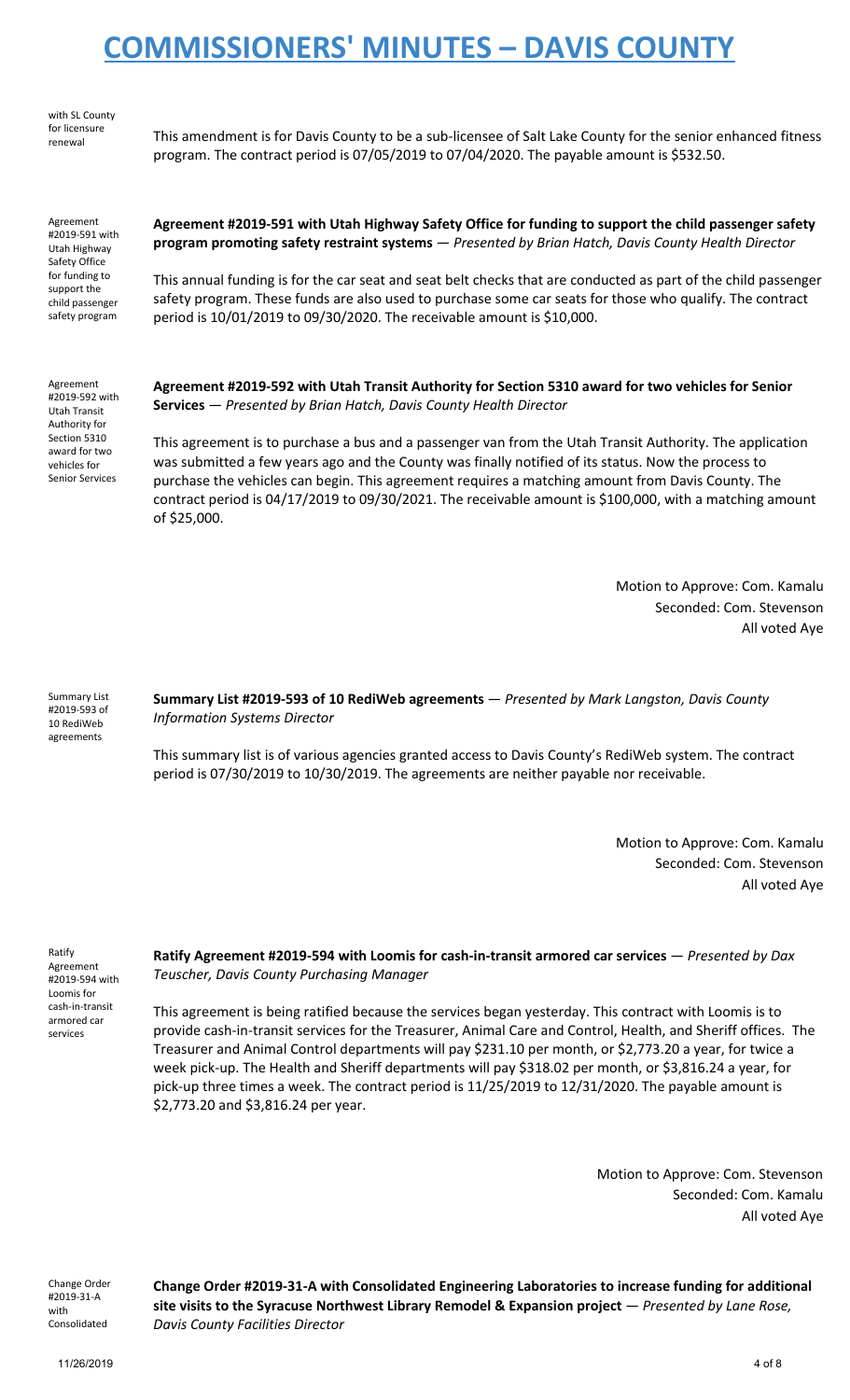Engineering Laboratories to increase funding to the Syracuse Library Remodel

This change order is for the Syracuse library remodel. It increases the total contract amount to \$16,570.31 because of a scope change in the soil and concrete testing, and the corresponding increased number of site visits. The contract period is 01/10/2019 to 07/01/2020. The payable amount is \$2,333.36.

> Motion to Approve: Com. Kamalu Seconded: Com. Stevenson All voted Aye

Amendment #2018-81-A with Richter 7 for Market Research Plan outline for Tourism

**Amendment #2018-81-A with Richter 7 for Market Research Plan outline for Tourism** — *Presented by Jessica Merrill, Davis County Community & Economic Development - Tourism Deputy Director*

Richter is providing Davis County with a marketing research study and plan of the County's Tourism department. The study will include qualitative and quantitative data and will take three to four months to complete. The amendment's cost is for the scope of work, and the funds were part of the approved 2019 budget. It will be a very exciting study to have conducted. The Commission said this study was discussed in the work session before this meeting and to refer to that for additional information [see Work Session Minutes Nov. 26, 2019]. The contract period is 11/26/2019 to 12/31/2020. The payable amount is \$45,016.

> Motion to Approve: Com. Stevenson Seconded: Com. Kamalu All voted Aye

Ordinance #9-2019 amending Davis County Code of **Ordinances** Business Licenses and Regulations

**Ordinance #9-2019 amending Title 5, Chapter 4 of the Davis County, Utah Code, Code of Ordinances Business Licenses and Regulations** — *Presented by Jeff Oyler, Davis County Planning Manager*

This ordinance is to modify Title 5 of the Davis County code regarding the business license regulations. The current ordinance states that business licenses will be presented to the Commission for approval, followed by the Clerk/Auditor's attestation of the legislative action. The current practice is not in line with the ordinance, and no legislative action is being taken, but the Clerk/Auditor is still signing them. The changes in the ordinance will now allow the business licenses to be signed administratively by the Community and Economic Development director, as is done in most cities. Furthermore, this will allow the Commissioners to act as an appeal board if needed and will streamline the process in general. Other changes to the ordinance included minor word changes and adding definitions per the Attorney's Office request. The applicant's age for a business license that involves the selling of beer or alcohol is 21; for all other businesses, the applicant needs to be 18 years or older.

> Motion to Approve: Com. Stevenson Seconded: Com. Kamalu All voted Aye

Amendment #2019-76-A with Open Doors for CDBG for LHCC Diversion Program FY2019

**Amendment #2019-76-A with Family Connection Center, dba Open Doors for Community Development Block Grant (CDBG) for Local Homeless Coordinating Committee (LHCC) Diversion Program FY2019, Project #152** — *Presented by Stephen Lyon, Davis County Grants Administrator*

This amendment is to separate two projects that were previously combined. This action will remove the motel voucher program from the project and just fund the case management program, which aligns with the national Community Development Block Grant (CDBG) objectives. The combined project was a finding from the Housing and Urban Development (HUD) review and included the 2016 and 2017 years. Rather than having a finding for the 2018 year as well, it was decided to amend the current contract to align with the national objectives. The contract period is 06/30/2018 to 12/31/2019. The payable amount is \$12,288.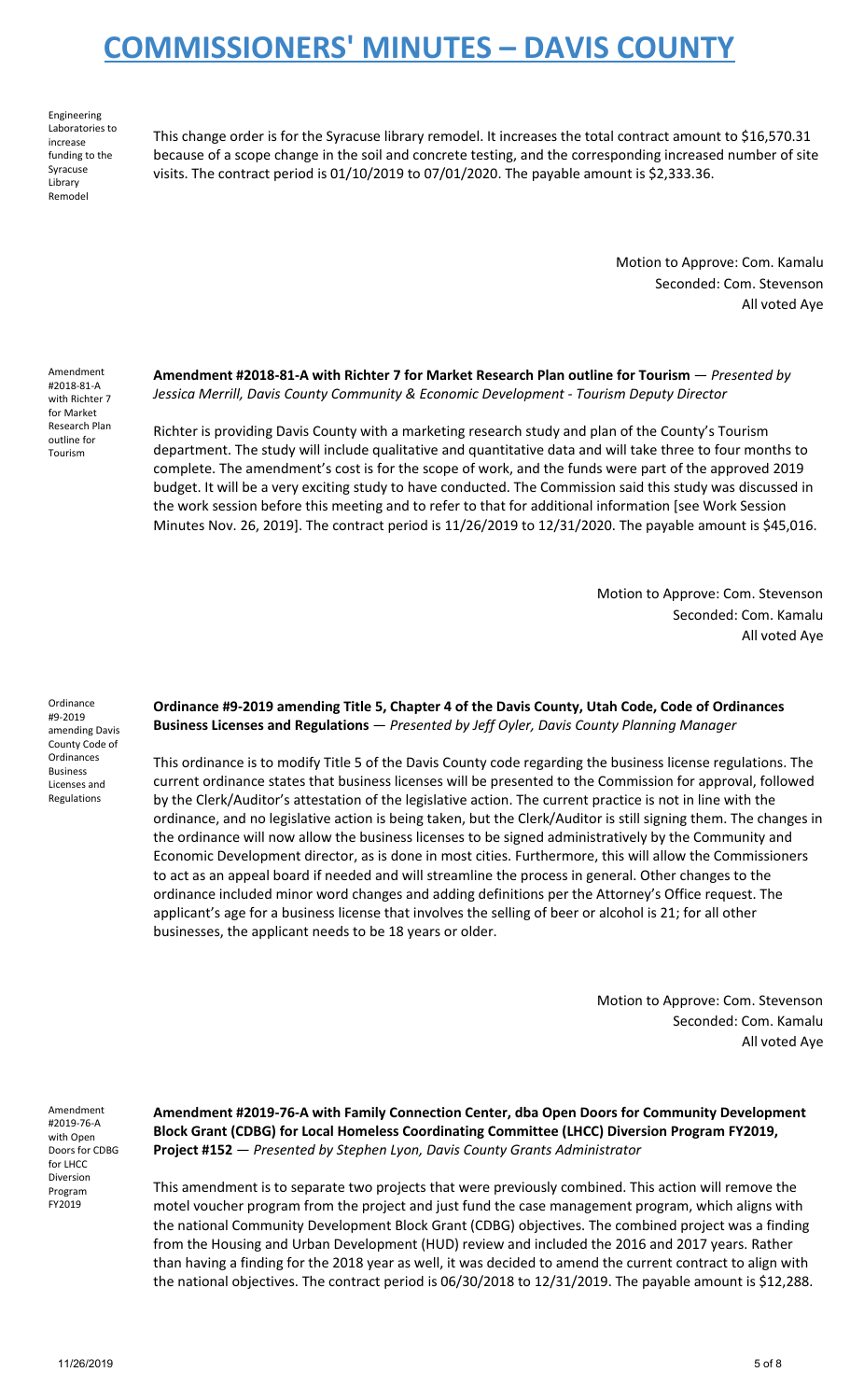Amendment #2019-416-A with City of Woods Cross for CDBG Program for Housing Rehabilitation FY 2019-2020 Project

**Amendment #2019-416-A with City of Woods Cross for Community Development Block Grant (CDBG) Program for Housing Rehabilitation FY 2019-2020 Project** — *Presented by Stephen Lyon, Davis County Grants Administrator*

This amendment will add funding to Woods Cross's housing rehabilitation project. The first home will be completed in January, and the second home is scheduled to be finished in March. There are an additional five homes that will be affected by the project. The contract period is 06/30/2019 to 07/30/2020. The payable amount is \$160,000.

> Motion to Approve: Com. Stevenson Seconded: Com. Kamalu All voted Aye

Change Order #2019-368-A with Granite Construction Company for the scope of work for Mutton Hollow Phase II Street Rebuild Project

**Change Order #2019-368-A with Granite Construction Company for the scope of work for additional excavation, landscaping, wall, and save and relocate mailboxes for Mutton Hollow Phase II Street Rebuild Project** — *Presented by Adam Wright, Davis County Public Works Director*

This change order is the final cost of the Mutton Hollow project. There was additional excavation, landscaping, and retaining wall work that was done in conjunction with a Kaysville City project to accommodate a driveway at the end of Mutton Hollow. The County will be reimbursed for that work since that portion was a Kaysville City project. The reimbursement percentage is spelled out in the contract. The other item on this change order is the relocation and/or repair of seven mailboxes, which will be paid for by Davis County. [The change order has no beginning or end date.] The payable amount is \$45,689.07.

Agreement #2019-595 with RailPros Field Services for Utility **Construction** Observation agreement as consultants to Union Pacific Railroad

**Agreement #2019-595 with RailPros Field Services for Utility Construction Observation agreement as consultants to Union Pacific Railroad** — *Presented by Adam Wright, Davis County Public Works Director*

RailPros Field Services will observe the reconstruction of the collapsed culvert; later, there will be a second part to this contract. It was pointed out that the cost will be determined based on the hourly/daily rate outlined in this contract, along with a proposed work schedule. [See the contract for the beginning and end date.] The payable amount is to be determined.

> Motion to Approve: Com. Stevenson Seconded: Com. Kamalu All voted Aye

Request Reappointment #2019-596 of Jil Craythorne to the Davis County Library Board of Directors

**Request Reappointment #2019-596 of Jil Craythorne to the Davis County Library Board of Directors** — *Presented by Chris Sanford, Davis County Library Director*

This request is to reappoint Jil Craythorne to the Library Board of Directors. Jill has just finished her first term on the Board. While Jil was unable to attend, she wished to express her enjoyment sitting on the Board and her desire to continue to serve. The Commission pointed out the Library Board is made of members from across the County, and Jil is from the West Point area. They also said that she has done an excellent job on the board. The contract period is 12/01/2019 to 11/30/2023. [The appointment is neither payable nor receivable.]

> Motion to Approve: Com. Kamalu Seconded: Com. Stevenson All voted Aye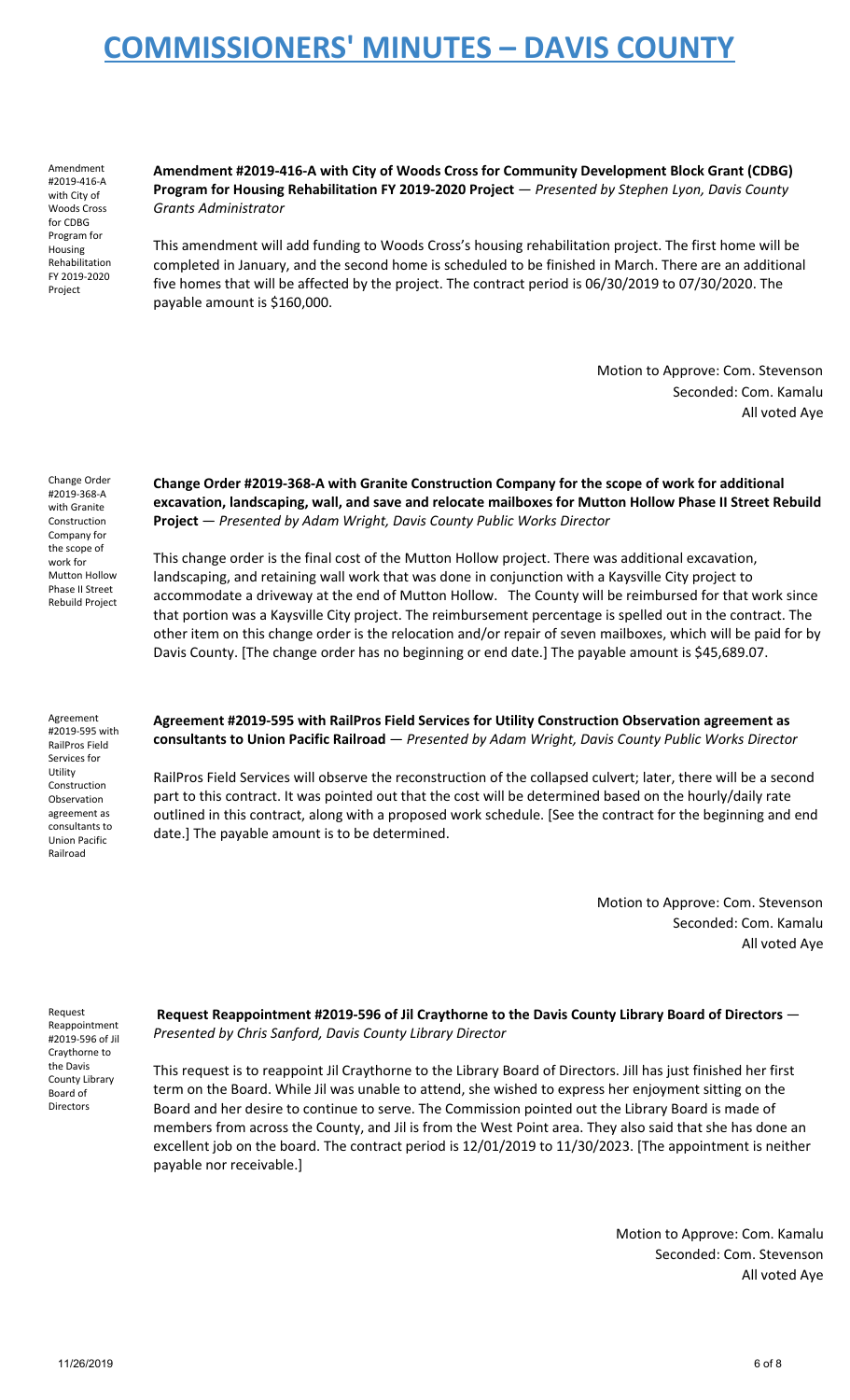Amendment #2019-15-C to close the stand-alone agreement for the "Use Only As Directed" campaign

**Amendment #2019-15-C with the Utah Division of Substance Abuse and Mental Health to close the stand-alone agreement for the "Use Only As Directed" campaign; funding has been moved over to allocation letters** — *Presented by Commissioner Lorene Miner Kamalu*

This amendment is to move funds for the "Use Only As Directed" campaign to the correct allocation letters. There is no change in the overall amount or programming. The contract period is 11/15/2016 to 07/01/2019. The campaign's total amount is \$1,414,900.

Amendment #2017-492-C to close the stand-alone agreement for the State Youth Treatment Implementation Grant

**Amendment #2017-492-C with the Utah Division of Substance Abuse and Mental Health to close the stand-alone agreement for the State Youth Treatment Implementation Grant, funding has been moved over to allocation letters** — *Presented by Commissioner Lorene Miner Kamalu*

This amendment is to move funds for the Youth Treatment Implementation Grant to the correct allocation letters. There is no change in the overall amount or programming. The contract period is 11/15/2019 to 07/01/2019. The grant's total amount is \$419,600.

> Motion to Approve: Com. Kamalu Seconded: Com. Steveson All voted Aye

Consideration #2019-597 of application for adjustment or deferral of property tax ID 09-082-0101

**Consideration #2019-597 of application to the Davis County Legislative Body under 59-2-1347 for adjustment or deferral of property tax ID 09-082-0101** — *Presented by Commissioner Randy B. Elliott*

This is an application for deferral of taxes. The Commissioners held a hearing with the applicant to discuss the applicant's situation and determined the applicant does qualify for the requested tax abatements. The contract period is 01/01/2019 to 12/31/2019. The deferral or abatement amount is \$1,680.42.

> Motion to Approve: Com. Elliott Seconded: Com. Steveson All voted Aye

Commissioner Stevenson moved to recess to Board of Equalization. Commissioner Kamalu seconded the motion. All voted Aye.

**\_\_\_\_\_\_\_\_\_\_\_\_\_\_\_\_\_\_\_\_\_\_\_\_\_\_\_\_\_\_\_\_\_\_\_\_\_\_\_\_\_\_\_\_\_\_\_\_\_\_\_\_\_\_\_\_\_\_\_\_\_\_\_\_\_\_\_\_\_\_\_\_\_\_\_\_\_\_\_\_\_\_\_\_\_\_\_\_**

**BOARD OF EQUALIZATION**

Property Tax Register

Property Tax Register matters were presented by Curtis Koch, Davis County Clerk/Auditor, as follows:

- Under Auditor appeals are reports with: recommend approval of appeals totaling \$5,327,393; one large value adjustment totaling \$2,865,902; and several no change in value.
- Under Auditor abatements is a report with various recommended abatements.
- Under Auditor corrections is a report with two veteran tax abatements that are prorated for the transfer of property during the year, three related corrections for the sale of property to or from a tax exempt entity, and two veteran tax abatements for the 2018 year.
- There are no Treasurer adjustments this week.
- Under Assessor adjustments is a report with various Assessor initiated corrections.

Motion to Approve: Com. Stevenson Seconded: Com. Kamalu All voted Aye

Commissioner Kamalu moved to reconvene Commission Meeting. Commissioner Stevenson seconded the motion. All voted Aye.